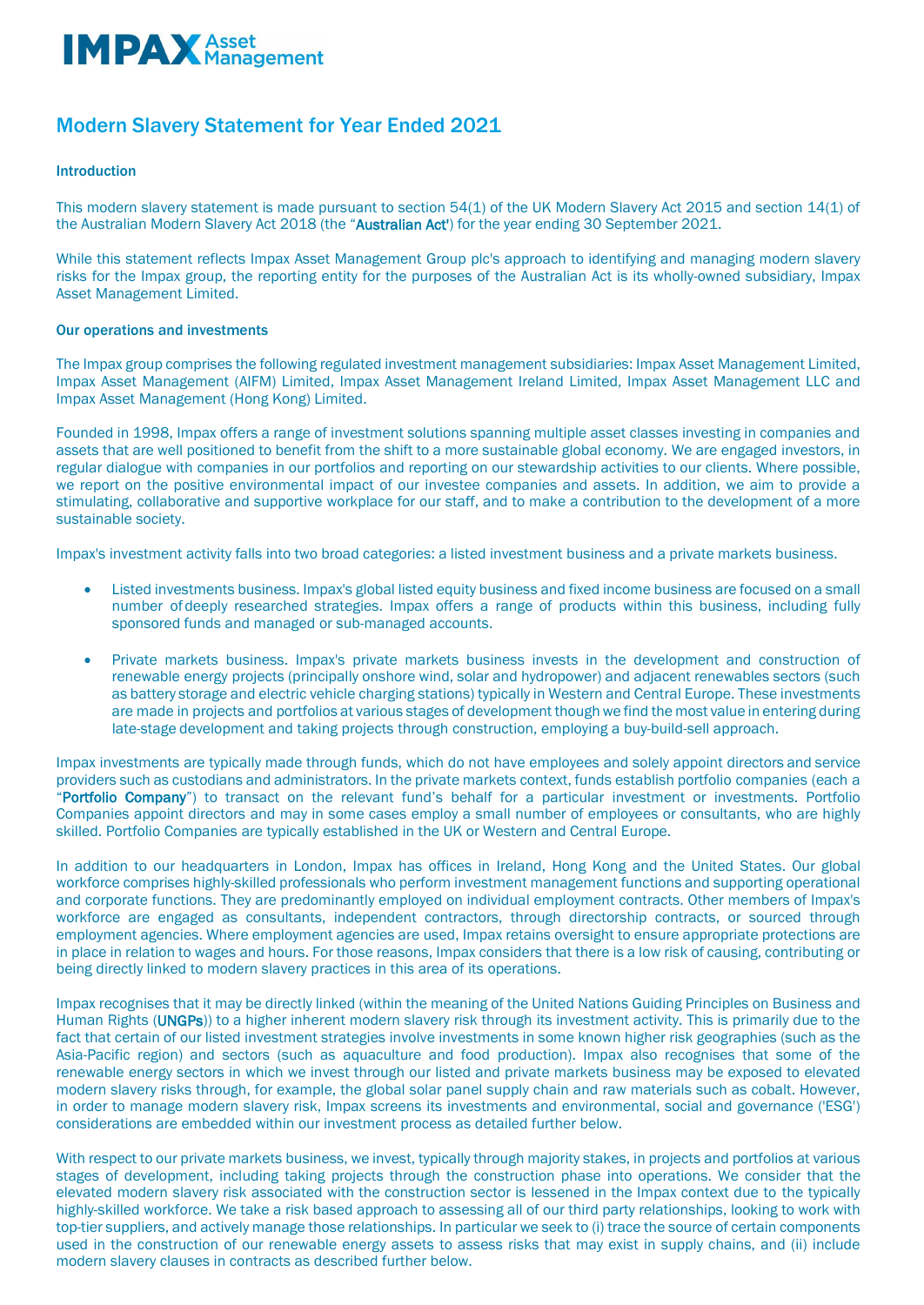# **IMPAX** Asset

#### Our supply chains

In assessing risk within our supply chains, we have mapped and documented our material corporate services suppliers within our vendor management database. Both at the Impax group level, and at the sponsored fund level, our supply chain is relatively short and predominantly comprises highly-skilled professionals. These include regulated professional advisers, such as foreign exchange providers and brokers, as well as suppliers of IT services and office equipment, and professional services from our lawyers, accountants and other advisers and consultants.

We recognise that modern slavery risks may be elevated within particular aspects of our supply chains. This includes at a Portfolio Company level where construction services providers are appointed and components are sourced for the construction of our renewable energy projects (some of which have been linked to higher risk regions) in the context of infrastructure investments, as discussed above. Other suppliers at the Portfolio Company level include a range of typically highly-skilled individuals, such as financial professionals and lawyers, which we consider to be low risk.

We also recognise that office facility service providers, including cleaning services and IT service providers, as well as branded goods not for resale, may carry a higher risk of modern slavery practices. Please see below under Supplier Engagement for further details on how we week to address service provider risks.

# Our actions

In addition to being an ethical necessity, we view the assessment and prevention of modern slavery as an important part of good corporate practice, and have developed and implemented appropriate policies and procedures designed to manage the risk of modern slavery practices in our operations and supply chains. In particular, we ensure that our investee companies meet our rigorous ESG requirements, and that our suppliers meet our assessment criteria and ongoing due diligence requirements as set out below.

# *a) Embedding ESG considerations into investment decisions*

Impax has for many years embedded ESG considerations into both our listed and private markets investment decisions. Social considerations within ESG frameworks encompass modern slavery issues. Further information with respect to these ESG considerations and tools is set out in Impax's ESG Policy, Engagement Policy, New Energy Strategy ESG Policy and Sustainability Risk & Due- Diligence Sub-Policy, which are available on [www.impaxam.com.](http://www.impaxam.com/) 

#### Listed investments

Human rights issues are complex, which we assess on a case by case basis. We use quarterly third party UN Global Compact screening of our investable universe to monitor compliance and engage with the companies where potential issues are flagged. Where companies are found to be in actual breach of UN Global Compact principles, they are excluded from the investable universe and divested. Where a company is flagged for potential breaches, consistent with the United Nations Guiding Principles on Business and Human Rights, Impax will monitor and seek to engage, as appropriate. We monitor the continuously evolving landscape of human rights and take a regional and sector focused approach, including via the following illustrative examples:

*High risk regions*: We are specifically engaging with investee companies active in or sourcing key components from regions with allegations of human rights breaches and forced labour concerns. Engagement can take a number of forms depending on the relationship and our assessment of risk, however, it usually involves Impax writing to the relevant investee company to put them on notice of our expectations and invite them to enter a dialogue on appropriate risk management*.*

*High risk sectors*: We identify economic activities and business practices that could indicate human rights issues and which may require engagement. The workforce in labour-intensive low profit margin businesses, especially where agency, seasonal, temporary jobs are common, may be particularly vulnerable.

*High risk stakeholders*: Direct/indirect involvement with local authorities or other influential public organisations. While these factors are directed towards bribery and corruption risk, Impax recognises that modern slavery practices do not occur in a vacuum and that good governance and the rule of law are important protective factors.

#### Private markets

As noted above, Impax invests in renewable power generation and related assets. ESG risk management forms an integral part of our due diligence process prior to the acquisition of each asset.

We have an explicit exclusion list for investments we do not consider, for example:

- Companies and counterparties involved in controversies that violate global norms related to human rights, labour, environment and bribery and corruption; and
- Activities involving forced or child labour.

We complete compliance checks pre and post investment and seek to include clauses in contracts prohibiting violations of modern slavery (as set out below), as well as anti-bribery, corruption and tax evasion before engaging with counterparties.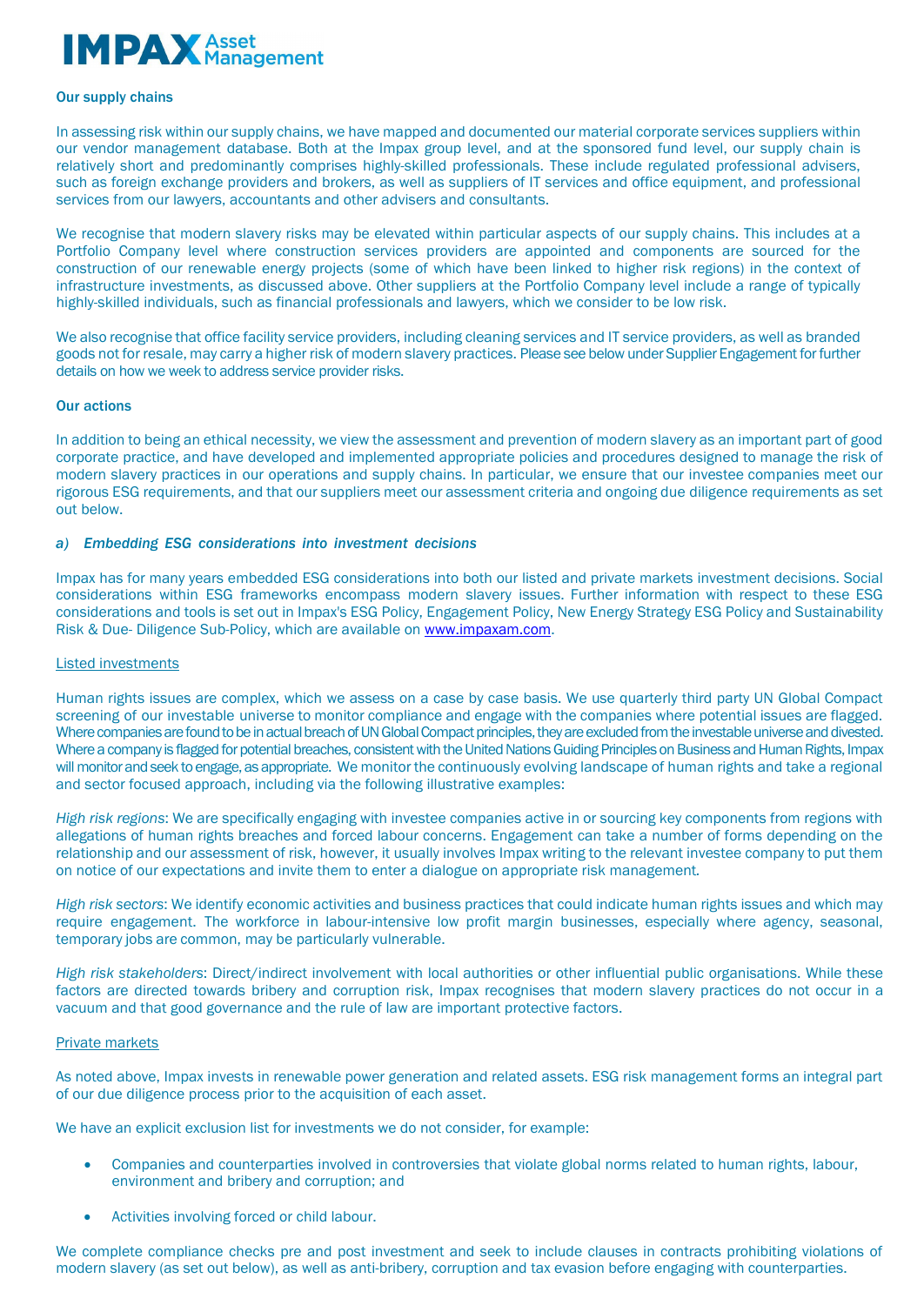# **MPAX** Asset

# *b) Supplier engagement*

Our third-party suppliers are critical to our business. We ensure there is an appropriate oversight framework that is reviewed periodically. Our supplier engagement initiatives include:

- Modern slavery questionnaire for prospective corporate services suppliers. Prior to engaging a new supplier, we conduct due diligence proportionate to the risk of modern slavery at that supplier where appropriate. This typically includes a range of questions regarding the supplier's modern slavery commitments and policies, reporting mechanisms, operating and workforce locations and sub-contractor/supplier controls.
- Modern slavery provisions in contracts with corporate services providers and private markets portfolio companies. We include anti-slavery provisions in contracts with suppliers where necessary. These provisions require the contractual counterparty to comply with all applicable anti-slavery and human trafficking laws and regulations, and to pay staff and sub-contractors at least the minimum wage. These clauses also give the relevant Impax party or Portfolio Company the ability to request assurances and information in relation to the compliance undertakings.
- Additional supplier due-diligence and monitoring for corporate services providers. Where a higher modern slavery risk is identified by our due diligence on a supplier based on sector, jurisdiction and workforce analysis, or based on their responses to the questionnaire, we will engage with the supplier and conduct further monitoring and due diligence as necessary. As part of our ongoing monitoring efforts for office facilities suppliers we ask for a yearly confirmation that those suppliers are paying their staff above the minimum wage.
- Periodic supplier review. As part of our risk assessment procedures, Impax's Audit & Risk Committee receives annual due diligence reports on material corporate services providers to ensure there is an appropriate oversight framework in place. We expect our suppliers to reflect our values around social inclusion, sustainability and the environment.

# *c) Workforce training and initiatives*

Within our own workforce, we have implemented a range of initiatives that deal either directly or indirectly with modern slavery. These are set out below.

- Modern slavery training. Impax is committed to raising awareness of modern slavery issues within our workforce. To ensure a high level of understanding of modern slavery obligations and risks, all Impax staff have completed modern slavery training. We also offer ESG training on a range of issues with respect to our private markets portfolio investment companies.
- Whistleblowing Policy and Procedure. Our Whistleblowing Policy and Procedure provides an avenue for our staff to speak up if they suspect modern slavery activities or risks within our business. This policy encourages Impax staff to report any perceived, suspected or actual wrongdoing without fear of reprisal. The 'reportable activities' to which a staff member may make a protected disclosure encompass modern slavery practices. These activities include criminal offences or activity, actions which endanger the health or safety of staff or the public, conduct likely to damage the reputation of Impax's reputation or finances, or a breach of any other legal obligations.
- Investigation and remediation. Under our Whistleblowing Policy and Procedure, Impax also commits to assessing reports promptly and investigating if necessary. Depending on the nature of the report, an investigation would be conducted by senior management or referred to an appropriate external agency. While Impax has to-date not received any reports relating to modern slavery practices through this channel, we understand the need to take a victim-centred approach to investigating and remediating any such incidents should they arise. If modern slavery risk factors or systemic issues were identified in relation to an investee company, consistent with the UNGPs' requirement to exercise leverage, Impax would initially seek to resolve the matter through dialogue and collaboration with the company. If unsuccessful, we would consider action in the form of, for example, shareholder resolutions and, if appropriate, divestment.
- Commitments, collaboration and memberships. Impax is a proud member of a range of sustainability initiatives and networks, including the Principles for Responsible Investment (PRI), the Council of Institutional Investors, the UK and US Sustainable Investment and Finance Associations, the Global Impact Investing Network and Ceres, as well as the Asian Corporate Governance Association (ACGA). Impax's involvement in these initiatives not only illustrates our deep commitment to furthering responsible investment activities, but also provides valuable information-sharing, benchmarking and educational opportunities. Impax scored A+ for our overarching approach to responsible investment in the 2020 PRI survey.
- Our private markets business has supported its Portfolio Companies by implementing various policies including a code of conduct and minimum standards for Portfolio Company employees, and whistleblowing protections. Analysis in Impax Investment Committee papers includes a review of human rights and supply chain/ vendor management.